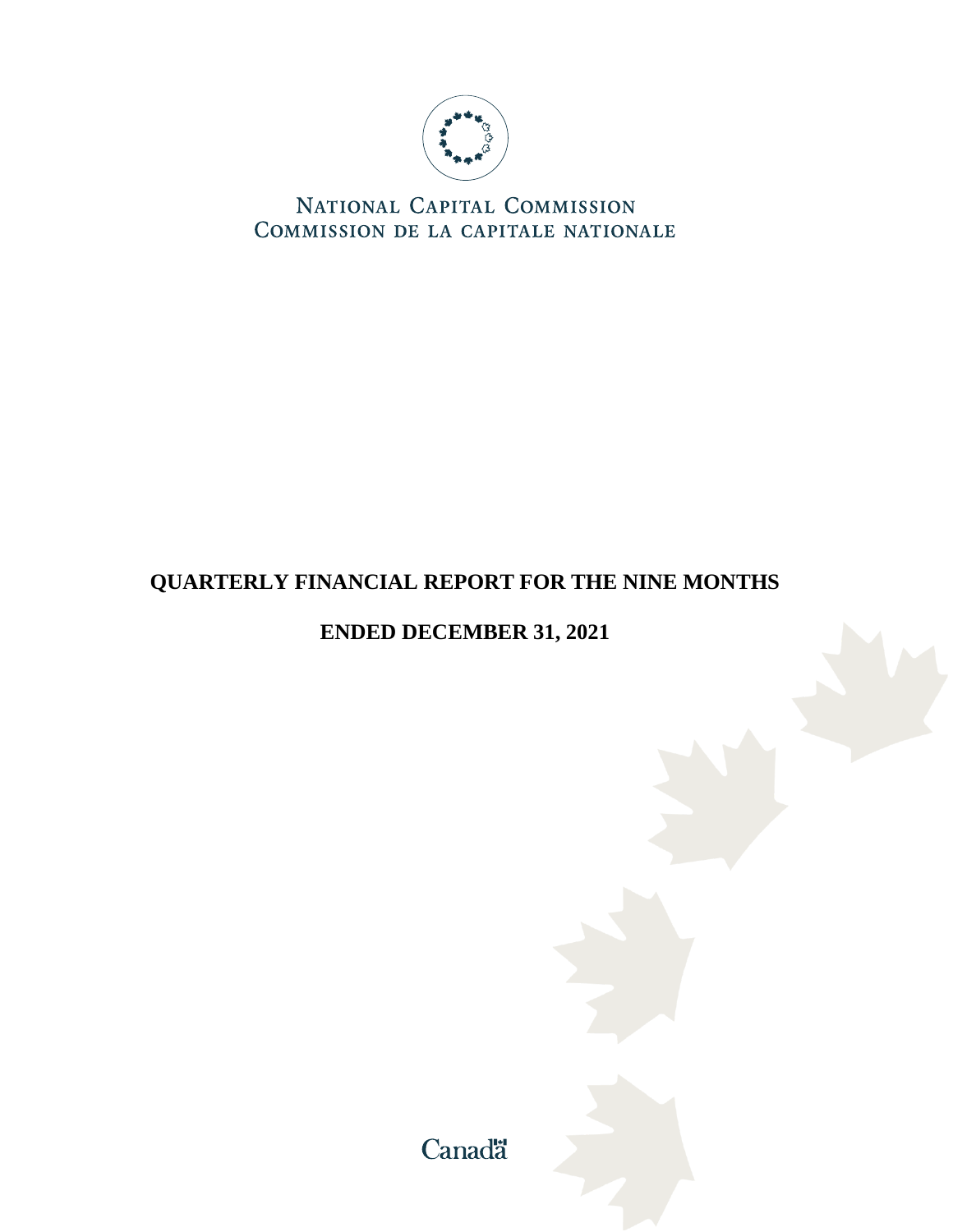# **TABLE OF CONTENTS**

| $\overline{3}$ |
|----------------|
| 3              |
| 3              |
|                |
|                |
|                |
|                |
|                |
|                |
|                |
|                |
|                |
|                |
|                |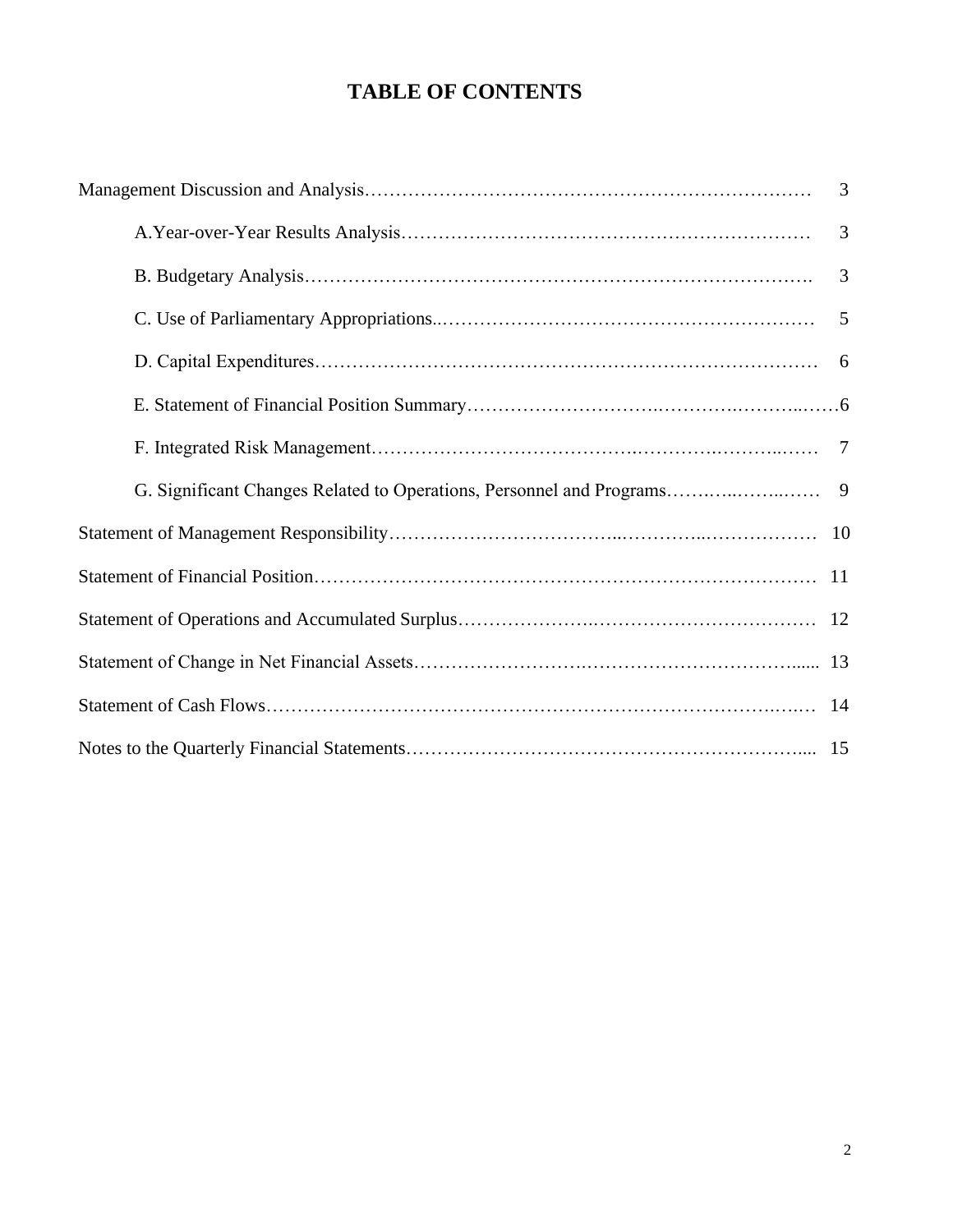# **MANAGEMENT'S DISCUSSION AND ANALYSIS FOR THE NINE MONTHS ENDED DECEMBER 31, 2021**

The nine months ended December 31, 2021 resulted in a surplus of \$67.4 million. The surplus is primarily due to a capital surplus of \$47.8 million resulting from the timing difference between capital parliamentary appropriations received and amortization of tangible capital assets expenditures, as well as a gain on disposal of tangible capital assets of \$17.7 million, and a non recurring revenue of \$1.7 million received during the first quarter for a settlement with a third party for the removal of covenants, the option to repurchase and the right of first refusal in an agreement concerning the sale of a property.

# **A. Year-Over-Year Results Analysis**

Revenues increased by \$22.2 million, or 74.6% compared to the same period in the previous year, mainly as a result of the following:

- Gain on disposal of tangible capital assets increase of \$17.6 million, compared to \$0.1 million in the previous year, as a result of the disposal of a property to a federal department and a property to the City of Ottawa;
- Other revenue increase of \$2.9 million, or 237.9% to \$4.1 million mainly as a result of a settlement of \$1.7 million with a third party for the removal of covenants, the option to repurchase and the right of first refusal in an agreement concerning the sale of a property during the first quarter;
- Rental operations increase of \$0.9 million, or 4.6% to \$20.6 million;
- User access fees increase of \$0.5 million, or 13.1% to \$4.1 million; and
- Recoveries increase of \$0.3 million, or 7.3% to \$4.0 million.

Operating expenses increased by \$1.0 million, or 1.0%, compared to the same period in the previous year. The results by Program were as follows:

- Internal services increase of \$0.9 million, or 3.9% to \$23.4 million; and
- Stewardship and protection increase of \$0.5 million, or 0.7%, to \$74.4 million;

Offset in part by:

• Long-term planning decrease of \$0.4 million, or 9.7% to \$3.8 million.

Funding from the Government of Canada through parliamentary appropriations increased by \$9.9 million, or 9.3%, compared to the same period last year, mostly due to additional funding allocated in May 2020 to support critical repair and maintenance work on the NCC's portfolio of tangible capital assets. The results by main categories of appropriations were as follows:

- Appropriations for operating expenditures decreased by \$1.0 million, or 1.9%, to \$53.3 million; and
- Appropriations for capital expenditures increased by \$11.0 million, or 20.8% to \$63.7 million.

#### **B. Budgetary Analysis**

The budgeted revenue for the 2021-2022 fiscal year includes non-recurring items such as contributions and recoveries related to the 80 Elgin Street fit-up, the South Shore Riverfront Park project, Interprovincial Bridges initiatives and commemorations, with \$21.4 million recognized at the end of the third quarter, representing 70.5% of the annual budget. Total recurring revenues of \$30.6 million represent 85.3% of the annual budget as at December 31, 2021.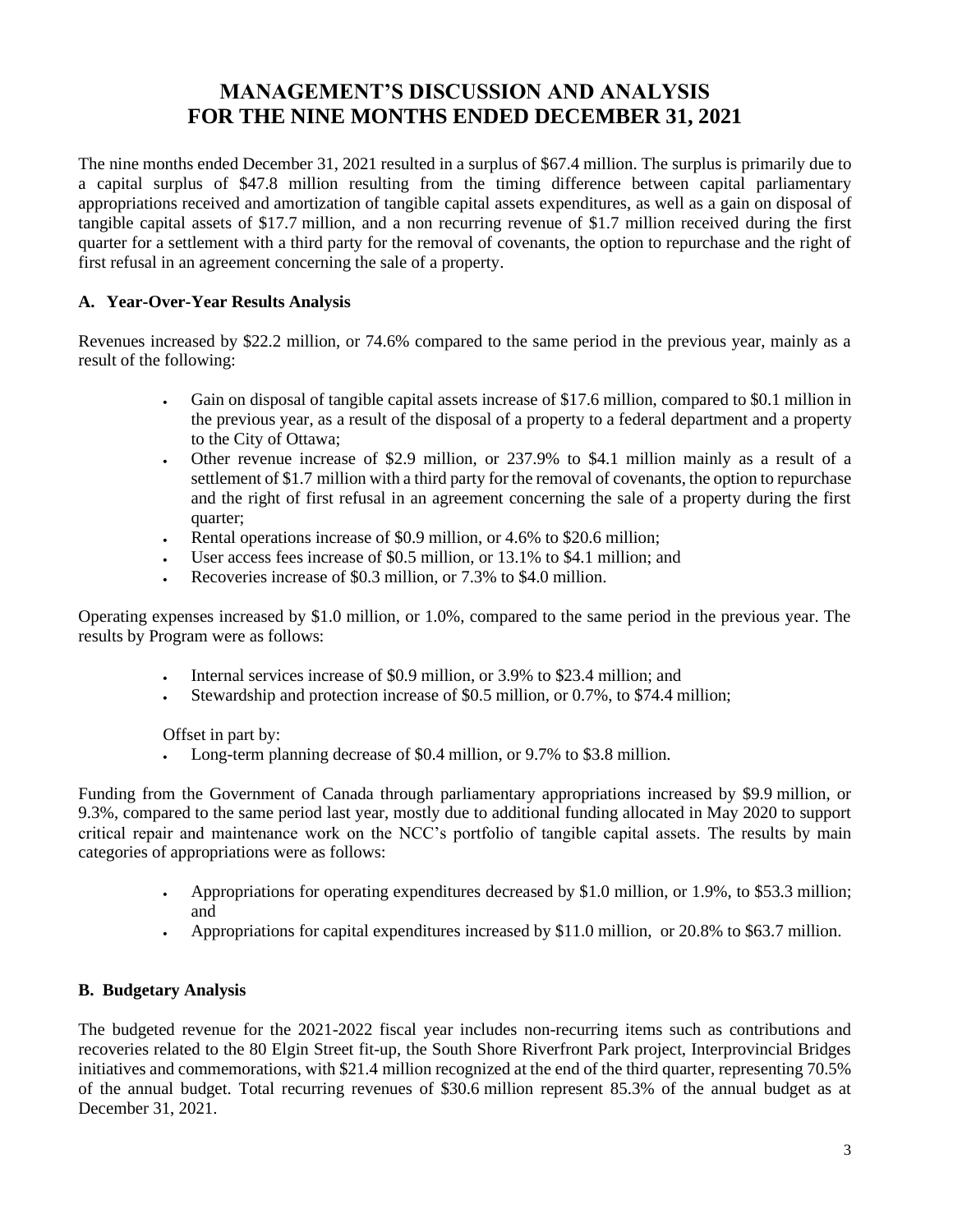The following chart provides details of the year to date third quarter revenues of \$51.9 million compared to the budget of \$42.3 million. Rental operations, user access fees and gain on disposal of tangible capital assets are above budget, whereas other revenues and recoveries are tracking behind budget.



**Revenues by type (\$000's)**

The following chart provides details of the third quarter operating expenses of \$101.5 million compared to the budget of \$108.4 million. The favorable variance compared to budget is due primarily to a surplus of \$6.5 million in goods and services expenses due to lower than planned professional services, delays in environmental projects and timing differences in the delivery of operating projects, salary savings of \$1.5 million year to date due to vacancies, offset by a deficit of \$1.2 million due to higher than planned payment in lieu of municipal taxes expenses mainly as a result of retroactive adjustments.



# **Operating expenses by object (\$000's)**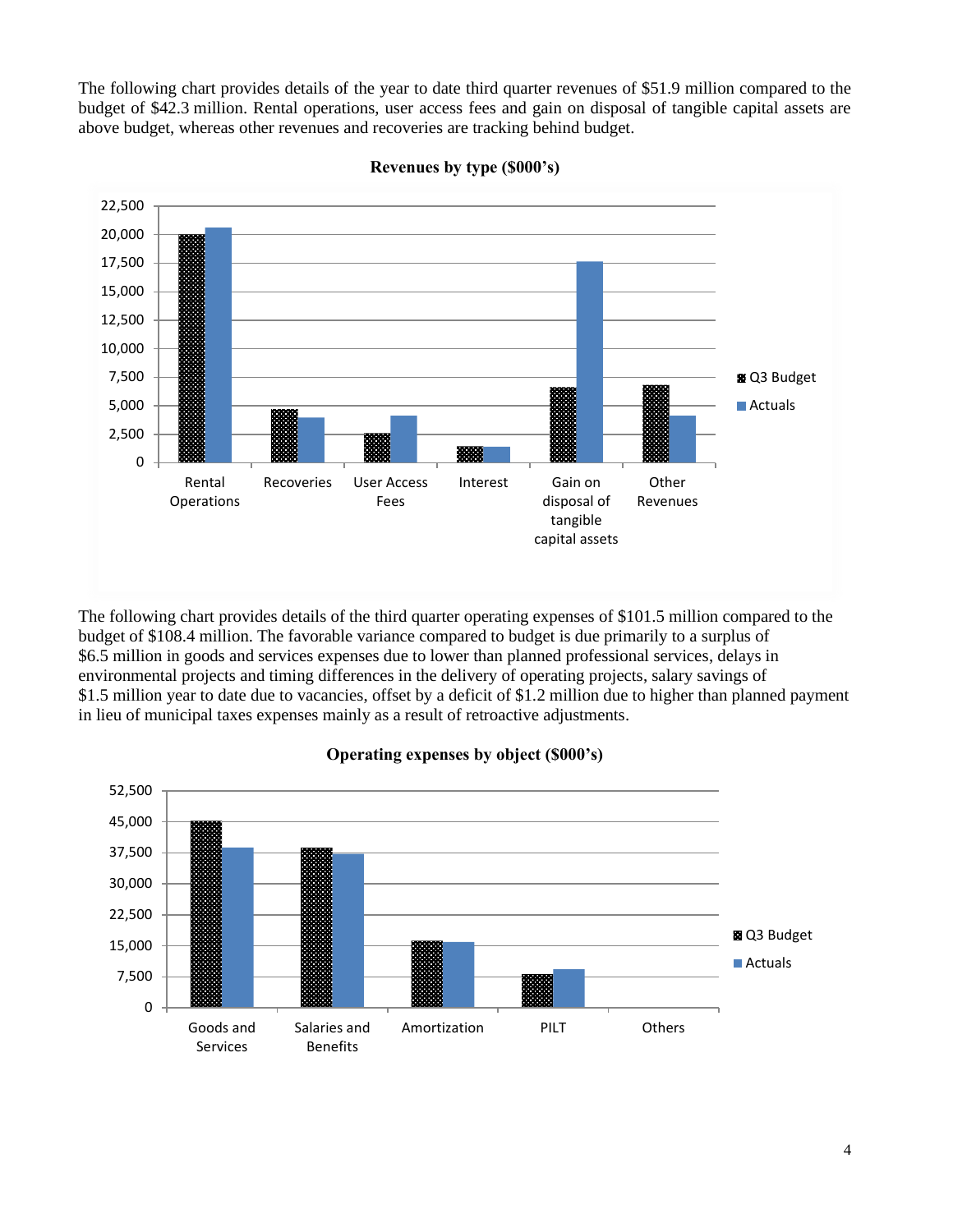#### **C. Use of Parliamentary Appropriations**

The NCC receives its funding from a number of sources: parliamentary appropriations, rental operations and easements, user access fees, cost recoveries, investment revenues, gains on disposal of tangible capital assets and other revenues. The NCC draws down its parliamentary appropriations according to cash flow projections provided to the Minister of Public Service and Procurement Canada. As the nature of expenditures are not constrained by source of funding, direct matching of appropriations received and receivable to specific use is not applicable.

The NCC received \$117.0 million, or 73.6% of its annual budget for appropriations for the period ended December 31, 2021. Parliamentary appropriations drawdowns are based on forecasted cash flow expenditures. The following table illustrates the forecast of the parliamentary appropriations by vote.

| <b>Vote</b>                                 |              | Annual<br><b>Budget</b> | <b>Gov't Apps</b><br><b>Recognized</b> | $\frac{0}{0}$<br><b>Recognized</b> | <b>Approved</b><br><b>Supplementary</b><br><b>Estimates</b> | <b>Forecast to</b><br><b>March 2022</b> |
|---------------------------------------------|--------------|-------------------------|----------------------------------------|------------------------------------|-------------------------------------------------------------|-----------------------------------------|
| Operational vote<br>Supplementary estimates |              | 74,000                  | 53,290                                 | 72.0%                              | 2,449                                                       | 20,710<br>2,449                         |
|                                             | sub-total    | 74,000                  | 53,290                                 | 72.0%                              | 2,449                                                       | 23,159                                  |
| Capital vote<br>Reprofiling request         |              | 84,946                  | 63,709                                 | 75.0%<br>۰                         | -                                                           | 21,237                                  |
|                                             | sub-total    | 84,946                  | 63,709                                 | 75.0%                              |                                                             | 21,237                                  |
|                                             | <b>Total</b> | 158,946                 | 116,999                                | 73.6%                              | 2,449                                                       | 44,396                                  |

#### **NCC Parliamentary Appropriations by vote (\$000's)**

Additional details on the parliamentary appropriations can be found in the NCC's Quarterly Financial Statements at December 31, 2021 (Note 8).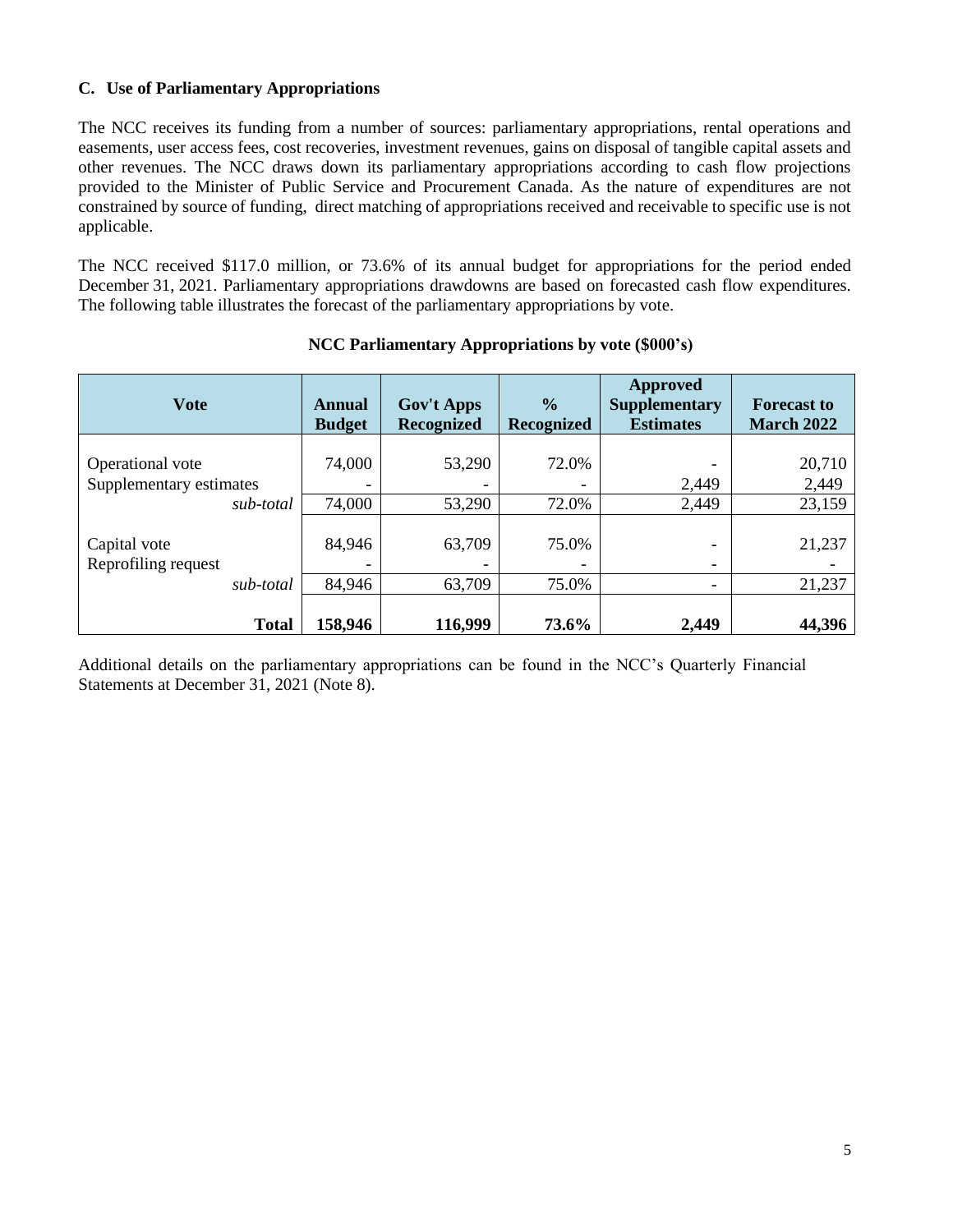## **D. Capital Expenditure**

Investments by main categories of capital expenditures were as follows:

| For the three months ended December 31, 2021                 |                |
|--------------------------------------------------------------|----------------|
| $(\$000's)$                                                  | <b>Actuals</b> |
| Roads & bridges                                              |                |
| Portage Bridge Shorelines, Hog's Back Swing Bridge           | 1,804          |
| <b>Historical properties</b>                                 |                |
| Official Residences Program, National Capital River Pavilion | 6,495          |
| <b>Rental properties</b>                                     | 788            |
| <b>Development properties</b>                                |                |
| LeBreton Flats redevelopment                                 | 2,938          |
| <b>Green assets</b>                                          |                |
| Nepean Point Rehabilitation, Colonel By Pathway Wall,        |                |
| LeBreton Flats Pathway                                       | 12,339         |
| Other projects                                               |                |
| Project management costs                                     | 6,178          |
| <b>Equipment expenditures</b>                                | 911            |
| <b>Real property acquisitions</b>                            |                |
| Acquisition of 80 Elgin Street, Ottawa                       |                |
| Funded from segregated Acquisition and Disposal Fund         | 25,050         |

| <b>Total 2021-2022 Q3 Actuals</b> | 56,503  |
|-----------------------------------|---------|
| <b>Total 2020-2021 Q3 Actuals</b> | 43,249  |
| <b>Variance</b>                   | 13,254  |
|                                   |         |
| 2021-2022 Budget                  | 143,550 |
| % Achieved                        | 39%     |
| % Committed                       | 58%     |

### **E. Statement of Financial Position Summary**

Financial assets totalled \$255.8 million as at December 31, 2021, an increase of \$39.0 million or 18.0% from \$216.8 million as at March 31, 2021, attributable primarily to an increase of \$29.4 million in investments and \$13.0 million in cash and cash equivalents due to timing differences between receipt of parliamentary appropriations and other sources of funding compared to disbursements related to the delivery of projects, mainly offset by a reduction of \$4.5 million in accounts receivables mainly due to parliamentary appropriations recognized at year-end for the collective agreement and received during the first quarter.

Liabilities totalled \$175.9 million as at December 31, 2021, an increase of \$1.0 million or 0.6% from \$174.9 million as at March 31, 2021, attributable primarily to an increase in deferred easement and license of occupation revenues.

Non-financial assets totalled \$758.7 million as at December 31, 2021, an increase of \$29.5 million or 4.0% from \$729.2 million as at March 31, 2021, reflecting mostly increases in tangible capital assets net of amortization as a result of advancement of Capital projects funded from Budget 2020 and real property acquisitions.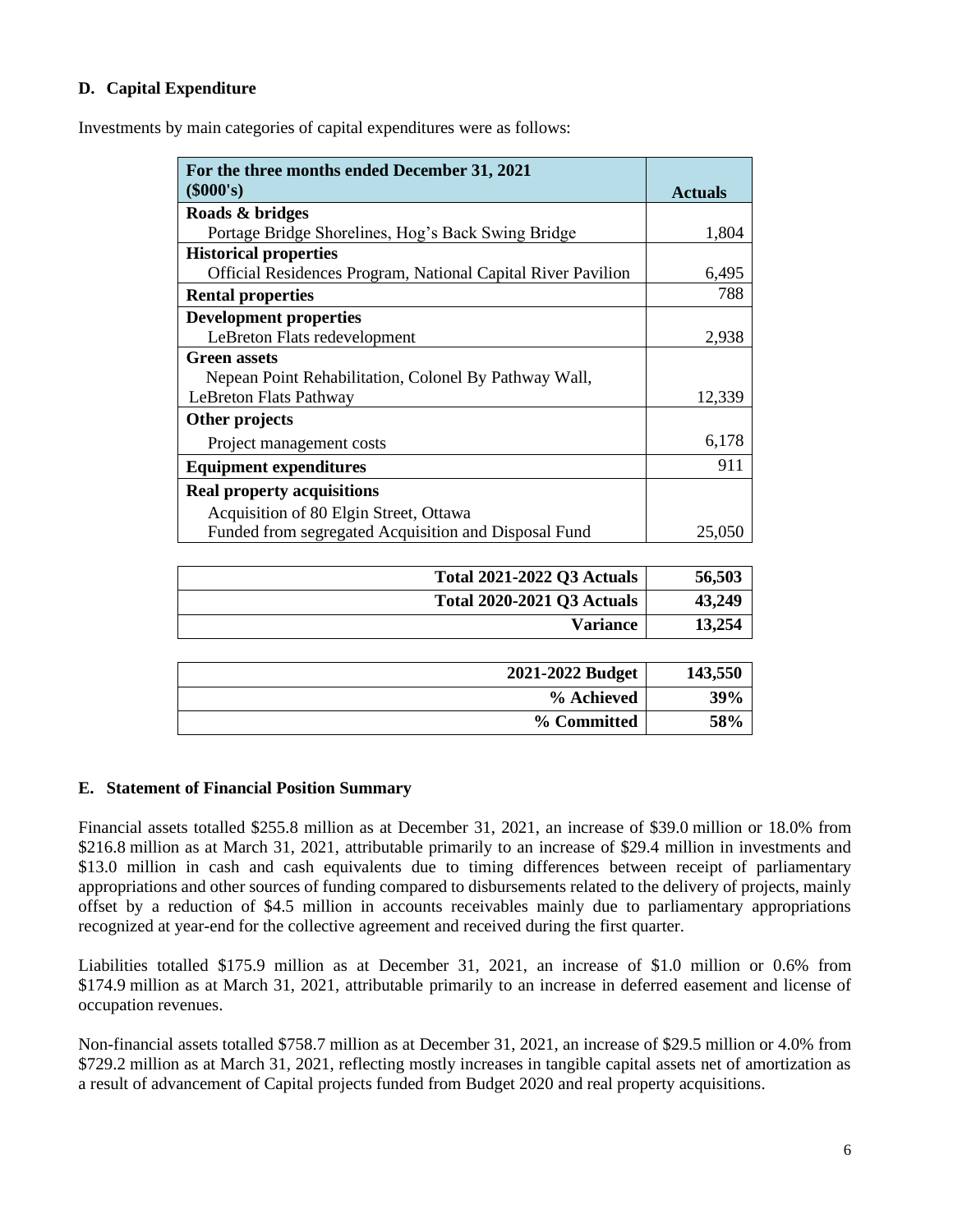### **F. Risks and Mitigation Strategies**

The NCC uses an integrated risk management framework to identify, manage and mitigate its risks. The corporation applies this framework in strategic decision making, operational planning and project management. Enterprise risk management is integrated into the NCC's planning and reporting cycle through a risk profile exercise, which helps to identify the key corporate risks and corresponding mitigation measures for the planning period. These key corporate and operational risks are monitored and revisited throughout the year, and their trends, as well as the effectiveness of mitigation measures, are reported to the board of directors each quarter.

On an ongoing basis, the corporation identifies opportunities to enhance its risk management framework and leverage more comprehensive risk information for decision making, in order to take appropriate actions to implement necessary mitigation strategies and maintain resilience.

For the 2021–2022 to 2025–2026 planning period, the NCC has identified four major corporate risk categories: COVID-19, capacity, safety and security, and reputation and influence.

# **COVID-19**

The pandemic continues to have an impact on the daily operations of the NCC. The corporation is pursuing its efforts to safely provide services and programming while respecting provincial and regional health and safety requirements. This includes increasing user access to NCC lands, such as Gatineau Park, the Greenbelt, urban parks, pathways, and parkways, to facilitate active mobility and support the health and well-being of residents. Additionally, efforts are ongoing to shift certain recurring activities online, such as public consultations and the Urbanism Lab lecture series.

The pandemic's effects on construction activity across the National Capital Region continue to cause delays in the delivery of projects and have increased overall costs. Public health measures required to slow the spread of COVID-19 have also significantly impacted the revenue of the NCC's commercial tenants, many of whom remain unable to pay rent. The NCC will continue to support its tenants during the challenging months ahead by working closely with those who require federal support measures, to ensure a robust and resilient recovery. To offset revenue losses incurred as a result of the pandemic, the corporation is also working with PSPC and other government stakeholders to access additional funding earmarked in the fiscal framework.

Finally, COVID-19 continues to impact the corporation's work environment. The NCC is working to diligently implement health and safety measures in all its workplaces, reviewing and adapting measures in response to evolving public health directives. This includes encouraging staff who are able to work remotely to do so, as well as implementing a return-to-work framework that reflects current operational realities and responds to the needs of NCC staff.

# **Capacity**

Capacity risks relate to the NCC's ability to maintain sufficient levels of both financial and human resources to be resilient to a changing business environment. They also relate to the NCC's ability to prioritize effectively in order to deliver its activities and manage its assets.

As the steward of federal lands and assets in the National Capital Region, the NCC is mandated to ensure that they are safe, appropriate and sustainable for Canadians to experience. The NCC has worked diligently alongside federal partners and central agencies on funding solutions to protect its public infrastructure. In 2018, the Government of Canada provided \$55 million in funding over two years to support the restoration of 23 critical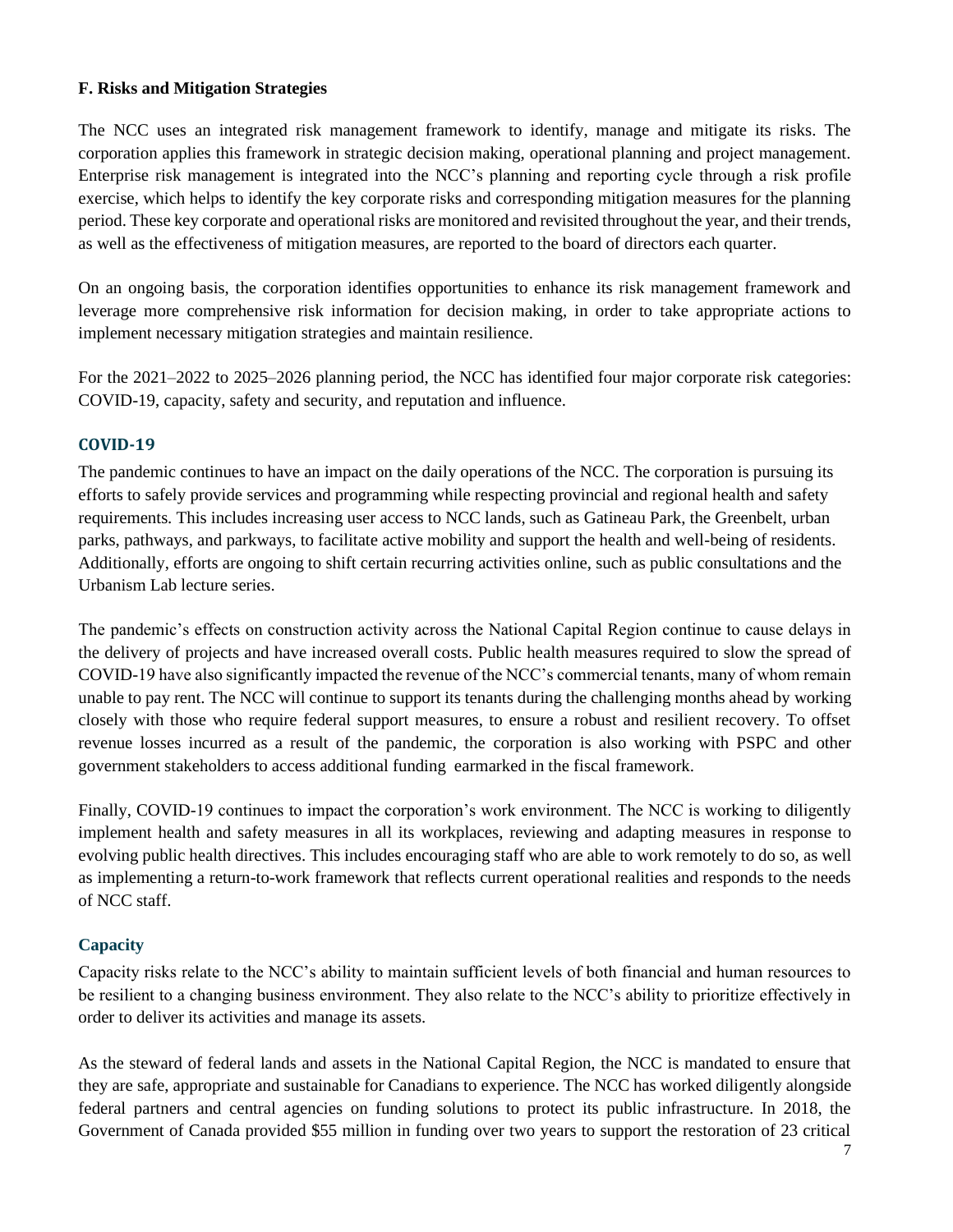assets to "good" condition. Projects enabled by this investment included the repair of pathways affected by the 2017 flooding, and the restoration of bridges, buildings, walls, roads, parkways and commemorative monuments. This was an important first step for the organization in its efforts to reduce its deferred maintenance deficit of \$600 million. Building on this, in May 2020, the government allocated additional funding of \$173.6 million to the NCC over three years to immediately assist in addressing the most critical health and safety issues, largely targeting assets that were damaged in the spring 2019 flooding. These funds will also contribute to making the NCC's two interprovincial bridges more resilient to the effects of climate change.

These additional appropriations over five years (2018–2019 to 2022–2023) from the Government of Canada have provided the NCC with the necessary resources to significantly improve the condition of priority assets. It should be noted that these investments did not fund projects required to address the condition of assets with the official residences portfolio.

Moving forward, the NCC will continue to collaborate with government to identify long-term sustainable funding solutions that address all assets in its portfolio, most importantly the official residences, to ensure that NCC assets remain safe, resilient and enjoyable for current and future generations of residents and visitors in the National Capital Region. These solutions could include a permanent increase in the corporation's operating appropriations to protect the government's recent investments. As part of its long-term financial sustainability strategy, the NCC is also in the process of exploring strategies to augment revenue generation and optimize the use of real property, while also identifying efficiencies and cost containment measures in response to challenges related to operating appropriations.

To enhance accountability and improve the prioritization of critical initiatives, the NCC will continue to review and clarify the roles and responsibilities of corporate committees, as well as increase transparency and communication regarding its decision-making process and resource allocation.

In terms of human resource capacity, the NCC continues to focus on developing strategies to attract, manage and retain a talented workforce and optimize business processes. These strategies form the bulk of the initiatives included in Priority 6, which aims to have the NCC mitigate this risk by becoming an employer of choice in the National Capital Region.

# **Reputation and Influence**

Reputation and influence risks relate to the NCC's ability to maintain a positive reputation and be able to influence partners, stakeholders, the public and elected officials.

To protect its reputation and influence, the NCC engages with stakeholders, partners and the public, and builds awareness of the benefit that the organization provides to the Capital Region. The NCC will pursue the implementation of its Communications Strategy, which uses a proactive approach to engage partners and the general public, as well as communicate policies and processes related to the corporation's regulatory roles. Similarly, the NCC will review and implement its external relations plan, and will pursue efforts to raise awareness among stakeholders regarding its key corporate challenges, including those related to insufficient resources and limited legislative authorities.

The NCC utilizes the diverse backgrounds and the expertise of the members of its board of directors to strengthen its capacity and influence. The corporation is also actively involved in many highly visible projects in the National Capital Region in which it engages with municipalities, and consults with other major stakeholders on planning initiatives.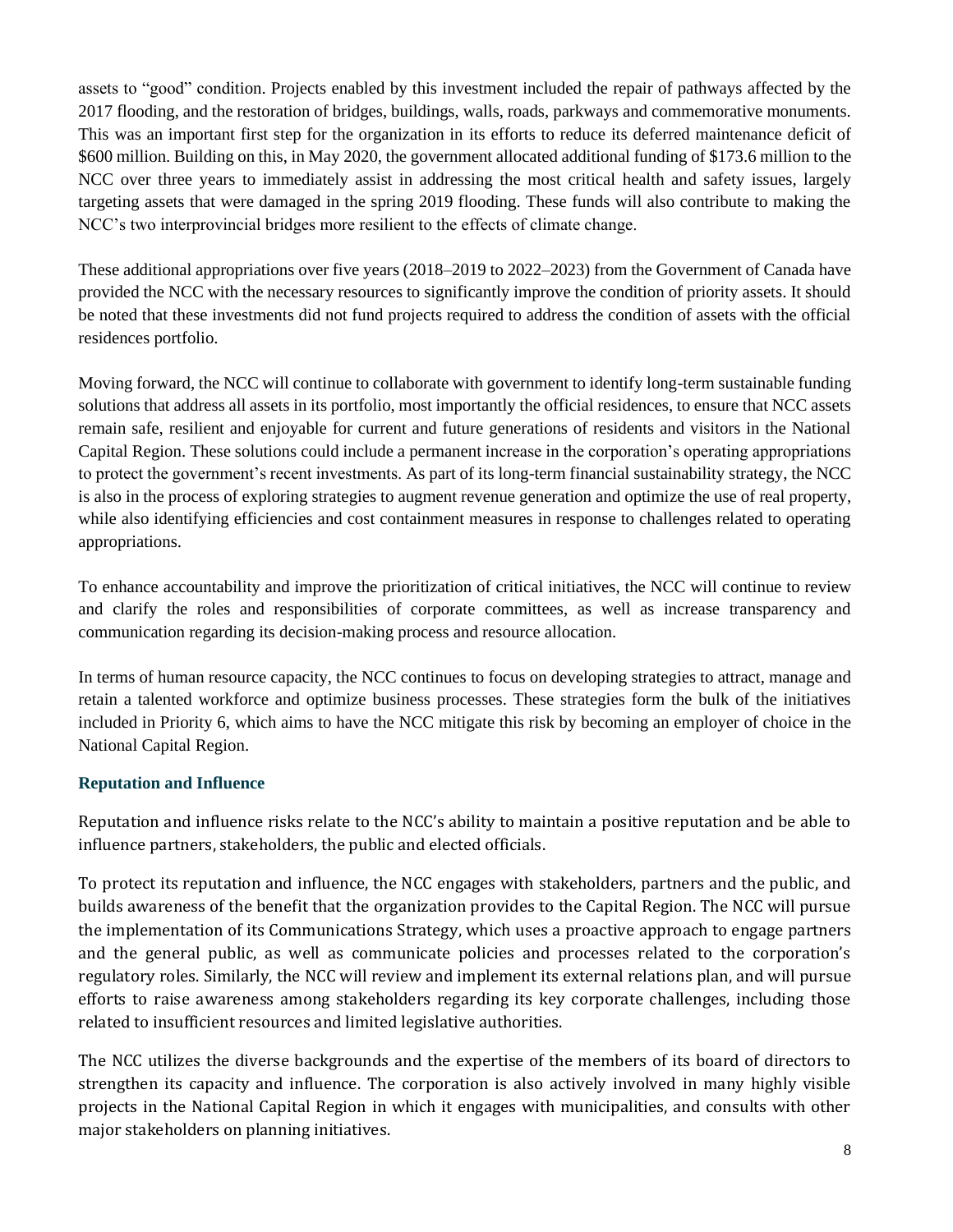#### **Safety and Security**

Safety and security risks relate to the deterioration of conditions of the NCC's assets due to deferred maintenance (insufficient funding to implement prioritization of maintenance and renewal activities), which could cause health and safety issues. This risk was also identified in the OAG's 2017 Special Examination Report.

Risk response measures consist of leveraging the additional parliamentary appropriations of \$173.6 million allocated in May 2020 over the next three years to continue to address critical public health and safety risks, which include consideration and planning for climate change resiliency. They also consist of developing and implementing long-term asset management plans that integrate a phased, multi-year asset condition inspection program and a centralized information management system that supports life cycle management requirements. These measures are necessary to ensure effective planning and resource allocation processes, as well as to establish clear project outcomes that support the NCC's mandate and program delivery. Overall, these activities will assist the corporation in continuing its work on assets in need of critical repairs in the long term, as supported by parliamentary appropriations.

# **G. Significant Changes Related to Operations, Personnel and Programs**

In May 2020, the NCC welcomed the allocation of an additional appropriation aimed to address the urgent health and safety requirements of NCC assets. 2021-2022 is the second year of this \$173.6 million three year program. The investment will help the NCC continue the work started through Budget 2018 funding to address the corporation's deferred maintenance deficit.

The magnitude of the COVID-19 impact on the NCC going-forward depends on the progress of prevention and containment of the pandemic, its duration, the implementation of related control policies, the capacity of the economy to recover, the accessibility of users to NCC's premises, as well as government assistance with financial measures. As the full impact and the duration of the outbreak cannot be estimated at this point in time, the NCC continue to monitor the situation and assess the impact of the pandemic on its operations and financial performance and take necessary action to mitigate the resulting business risk.

During the third quarter of 2021-2022, the NCC announced the departure of its Vice-President Capital Planning branch.

No other significant changes with regard to NCC operations, personnel or programs occurred during the three month period ended December 31, 2021.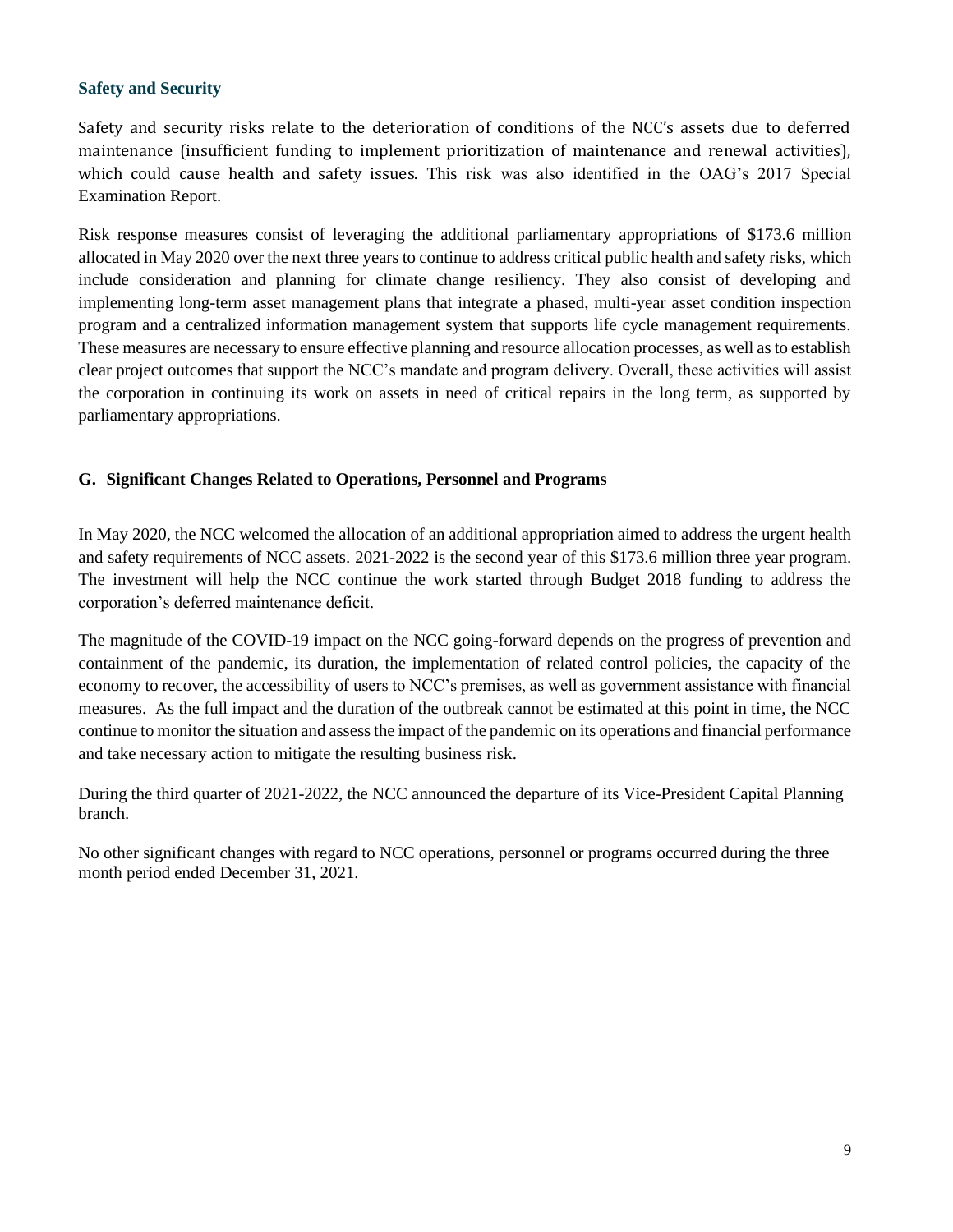# **Unaudited Financial Statements For the nine months ended December 31, 2021**

# **Statement of Management Responsibility**

Management is responsible for the preparation and fair presentation of these quarterly financial statements in accordance with the Treasury Board of Canada's Directive on Accounting Standards: GC 5200 Crown Corporations Quarterly Financial Reports, and for such internal controls as management determines is necessary to enable the preparation of quarterly financial statements that are free from material misstatement. Management is also responsible for ensuring that all other information contained in the quarterly financial report is consistent, where appropriate, with the quarterly financial statements.

Based on our knowledge, these unaudited quarterly financial statements present fairly, in all material respects, the financial position, results of operations and cash flows of the corporation as at the date of, and for the periods presented in, the quarterly financial statements.

 $11, W$ 

Tobi Nussbaum<br>
Chief Executive Officer<br>
Chief Executive Officer<br>
Compared Nice-President Corporate S Vice-President Corporate Services and Chief Financial Officer

Ottawa, Canada February 28, 2022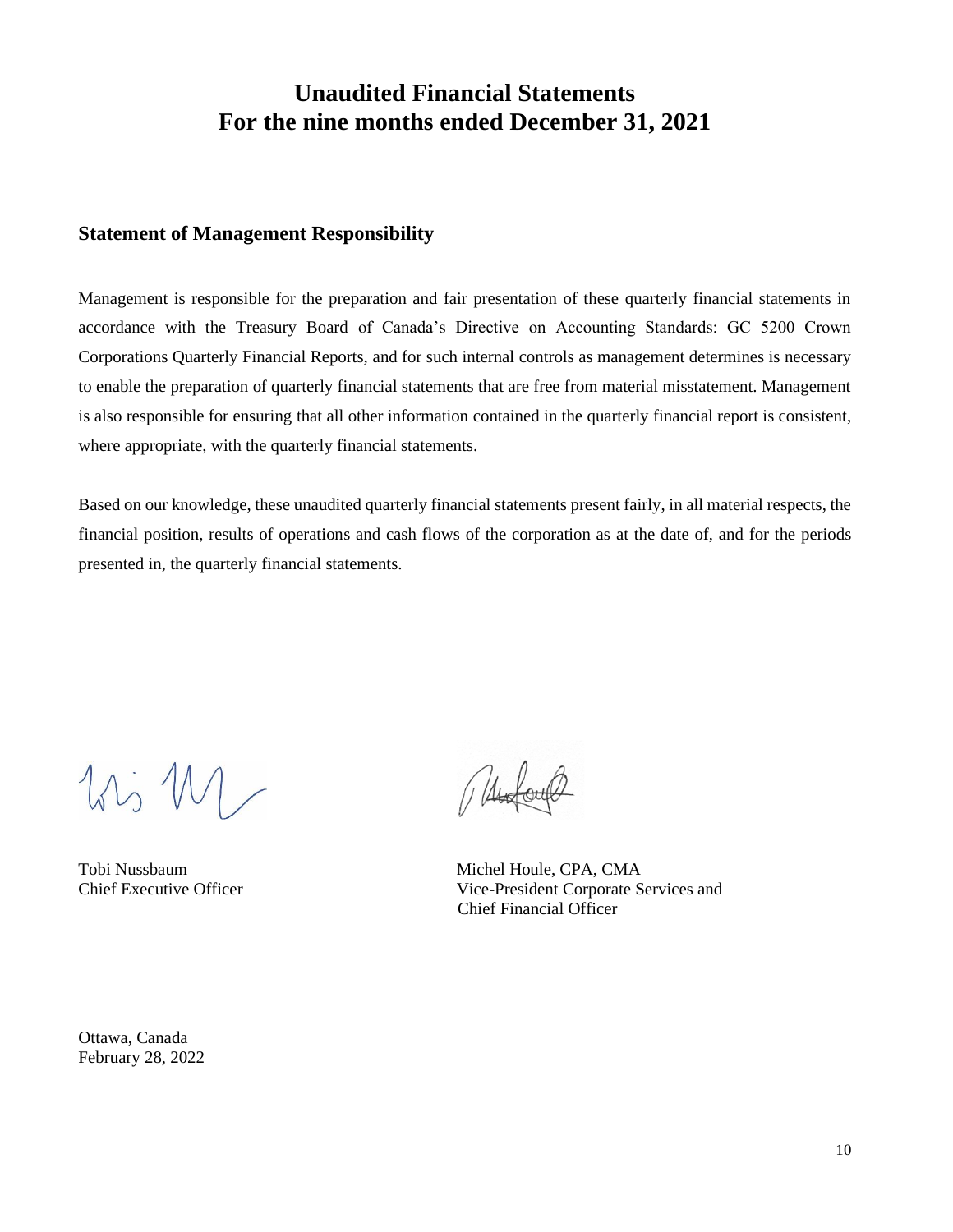# **NATIONAL CAPITAL COMMISSION STATEMENT OF FINANCIAL POSITION (UNAUDITED)**

(in thousands of dollars)

|                                                                | December 31, 2021 | March 31, 2021 |
|----------------------------------------------------------------|-------------------|----------------|
|                                                                |                   |                |
| <b>FINANCIAL ASSETS</b>                                        |                   |                |
| Cash and cash equivalents (Note 3)                             | 200,291           | 187,284        |
| Restricted cash and cash equivalents (Note 4)                  | 5,955             | 4,859          |
| Accounts receivable                                            | 10,143            | 14,684         |
| Investments (Note 3)                                           | 39,370            | 9,968          |
|                                                                | 255,759           | 216,795        |
|                                                                |                   |                |
| <b>LIABILITIES</b><br>Accounts payable and accrued liabilities | 24,330            | 23,933         |
| Light rail transit (Note 4)                                    | 2,192             | 2,344          |
| Provision for environmental remediation                        | 62,949            | 64,049         |
| Deferred revenues (Note 5)                                     | 63,071            | 61,481         |
| Employee future benefits                                       | 10,074            | 10,495         |
| Other liabilities                                              | 13,307            | 12,551         |
|                                                                | 175,923           | 174,853        |
| <b>NET FINANCIAL ASSETS</b>                                    |                   |                |
|                                                                | 79,836            | 41,942         |
| <b>NON-FINANCIAL ASSETS</b>                                    |                   |                |
| Tangible capital assets (Note 6)                               | 753,516           | 722,435        |
| Prepaid expenses                                               | 964               | 2,422          |
| Other non-financial assets                                     | 4,220             | 4,353          |
|                                                                | 758,700           | 729,210        |
|                                                                |                   |                |
| <b>ACCUMULATED SURPLUS</b>                                     | 838,536           | 771,152        |

The notes are an integral part of the financial statements.

Approved by the Board of Directors

Marc Seaman Tanya Gracie Chair, Board of Directors Chair, Audit Committee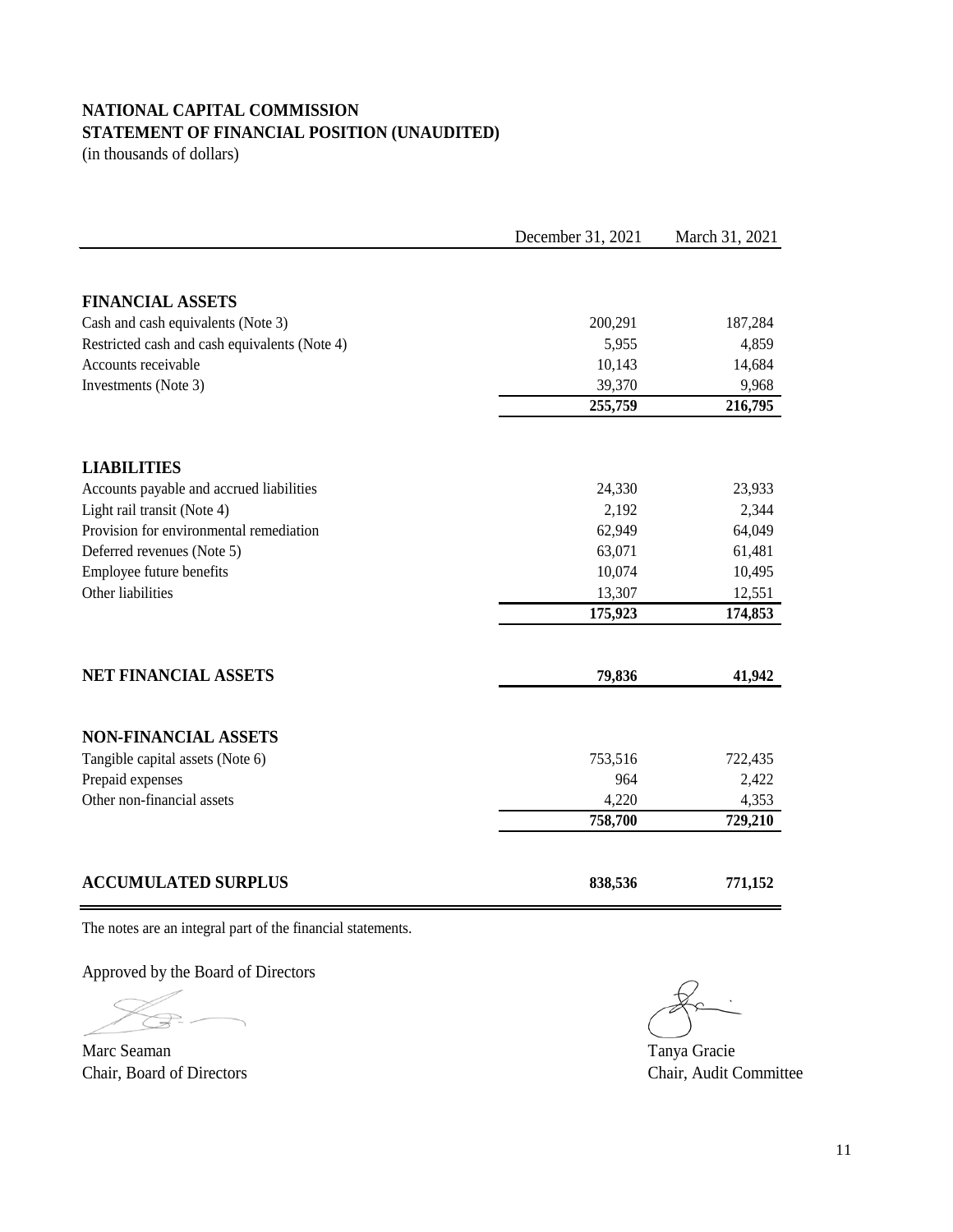#### **NATIONAL CAPITAL COMMISSION STATEMENT OF OPERATIONS AND ACCUMULATED SURPLUS (UNAUDITED)**

For the nine months ended December 31 (in thousands of dollars)

|                                                                   | 2021-2022            |          | Three months ended<br>December 31 |           | Nine months ended<br>December 31 |
|-------------------------------------------------------------------|----------------------|----------|-----------------------------------|-----------|----------------------------------|
|                                                                   | <b>Annual Budget</b> | 2021     | 2020                              | 2021      | 2020                             |
|                                                                   | (Note 2)             |          |                                   |           |                                  |
| <b>REVENUES</b>                                                   |                      |          |                                   |           |                                  |
| Rental operations and easements                                   | 26,693               | 6,983    | 6,348                             | 20,623    | 19,719                           |
| Recoveries                                                        | 6,267                | 1,450    | 1,452                             | 3,963     | 3,695                            |
| User access fees                                                  | 3,492                | 2,114    | 1,981                             | 4,138     | 3,660                            |
| Interest                                                          | 1,943                | 510      | 491                               | 1,422     | 1,384                            |
| Gain on disposal of tangible capital assets                       | 6,633                | 7,020    | 8                                 | 17,653    | 68                               |
| Other revenues                                                    | 21,103               | 250      | 795                               | 4,133     | 1,223                            |
|                                                                   | 66,131               | 18,327   | 11,075                            | 51,932    | 29,749                           |
| <b>EXPENSES</b> (Note 7)                                          |                      |          |                                   |           |                                  |
| Long-term planning                                                | 8,370                | 1,215    | 1,272                             | 3,762     | 4,166                            |
| Stewardship and protection                                        | 102,540              | 25,113   | 24,272                            | 74,363    | 73,830                           |
| Internal services                                                 | 33,672               | 7,905    | 7,904                             | 23,422    | 22,535                           |
|                                                                   | 144,582              | 34,233   | 33,448                            | 101,547   | 100,531                          |
|                                                                   |                      |          |                                   |           |                                  |
| Deficit before funding from the Government of Canada              | (78, 451)            | (15,906) | (22, 373)                         | (49, 615) | (70, 782)                        |
| <b>Funding from the Government of Canada</b>                      |                      |          |                                   |           |                                  |
| Parliamentary appropriations for operating expenditures (Note 8)  | 74,000               | 17,730   | 18,111                            | 53,290    | 54,333                           |
| Parliamentary appropriations for tangible capital assets (Note 8) | 84,946               | 21,236   | 17,580                            | 63,709    | 52,739                           |
|                                                                   | 158,946              | 38,966   | 35,691                            | 116,999   | 107,072                          |
|                                                                   |                      |          |                                   |           |                                  |
| Surplus for the period                                            | 80,495               | 23,060   | 13,318                            | 67,384    | 36,290                           |
| Accumulated surplus at beginning of the period                    | 761,844              | 815,476  | 744,062                           | 771,152   | 721,090                          |
| Accumulated surplus at end of the period                          | 842,339              | 838,536  | 757,380                           | 838,536   | 757,380                          |

The notes are an integral part of the financial statements.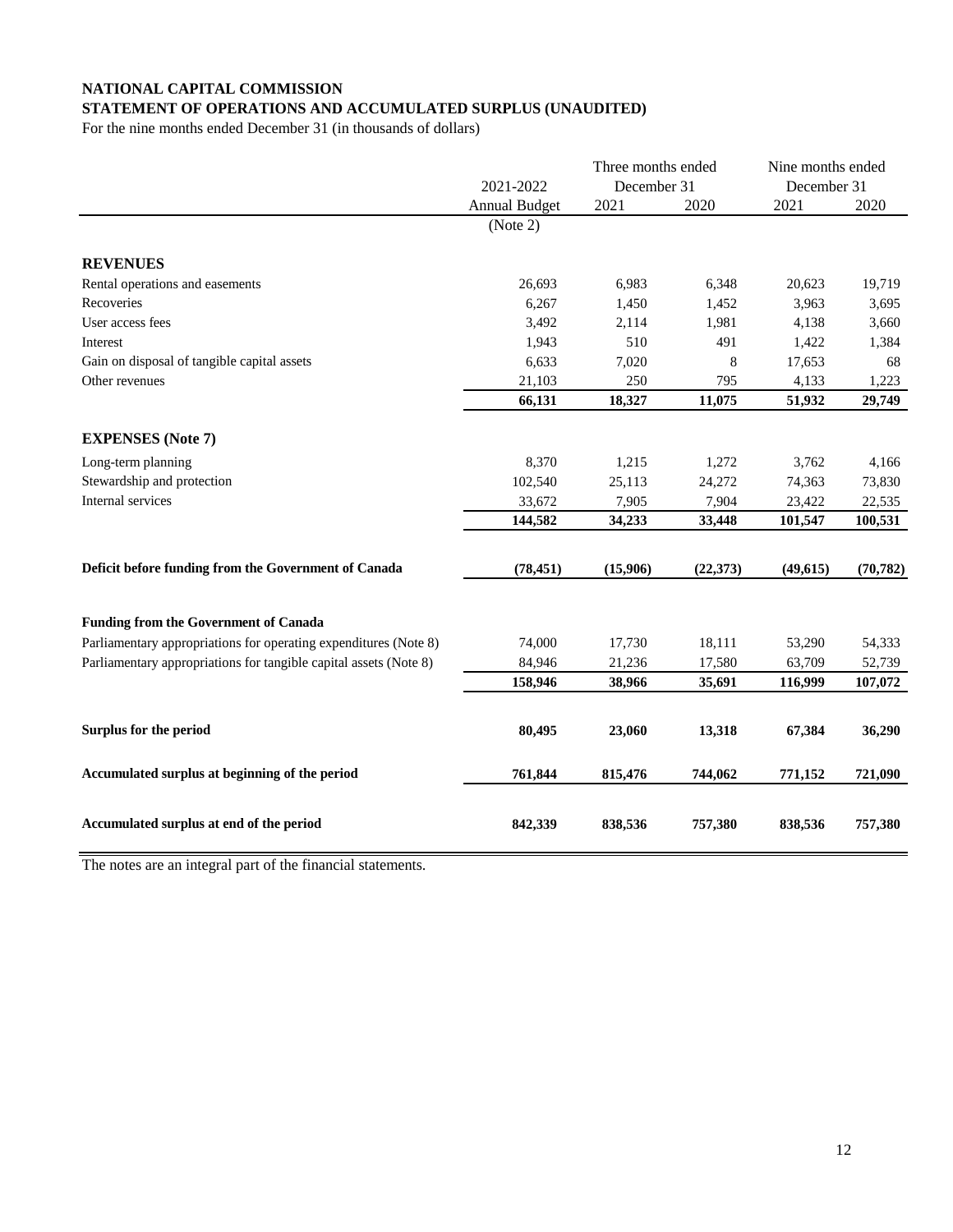# **NATIONAL CAPITAL COMMISSION**

# **STATEMENT OF CHANGE IN NET FINANCIAL ASSETS (UNAUDITED)**

For the nine months ended December 31 (in thousands of dollars)

|                                                                  | 2021-2022     |           |           |
|------------------------------------------------------------------|---------------|-----------|-----------|
|                                                                  | Annual budget | 2021      | 2020      |
|                                                                  | (Note 2)      |           |           |
| <b>Surplus for the period</b>                                    | 80,495        | 67,384    | 36,290    |
| Acquisition and improvements of tangible capital assets (Note 6) | (137, 364)    | (56, 456) | (42,910)  |
| Amortization of tangible capital assets (Note 6)                 | 21,607        | 15,930    | 15,404    |
| Gain on disposal of tangible capital assets                      | (6,633)       | (17, 653) | (68)      |
| Loss on disposal of tangible capital assets                      |               | 153       | 142       |
| Proceeds from disposal of tangible capital assets                | 14,467        | 27,082    | 68        |
| Realized loss from sale-leaseback transaction                    |               | (137)     | (137)     |
|                                                                  | (107, 923)    | (31,081)  | (27, 501) |
| Change in prepaid expenses                                       |               | 1,458     | 210       |
| Change in other non-financial assets                             | 135           | 133       | 133       |
|                                                                  | 135           | 1,591     | 343       |
| Increase in net financial assets                                 | (27, 293)     | 37,894    | 9,132     |
| Net financial assets at beginning of the period                  | 21,902        | 41,942    | 24,429    |
| Net financial assets at end of the period                        | (5,391)       | 79,836    | 33,561    |

The notes are an integral part of the financial statements.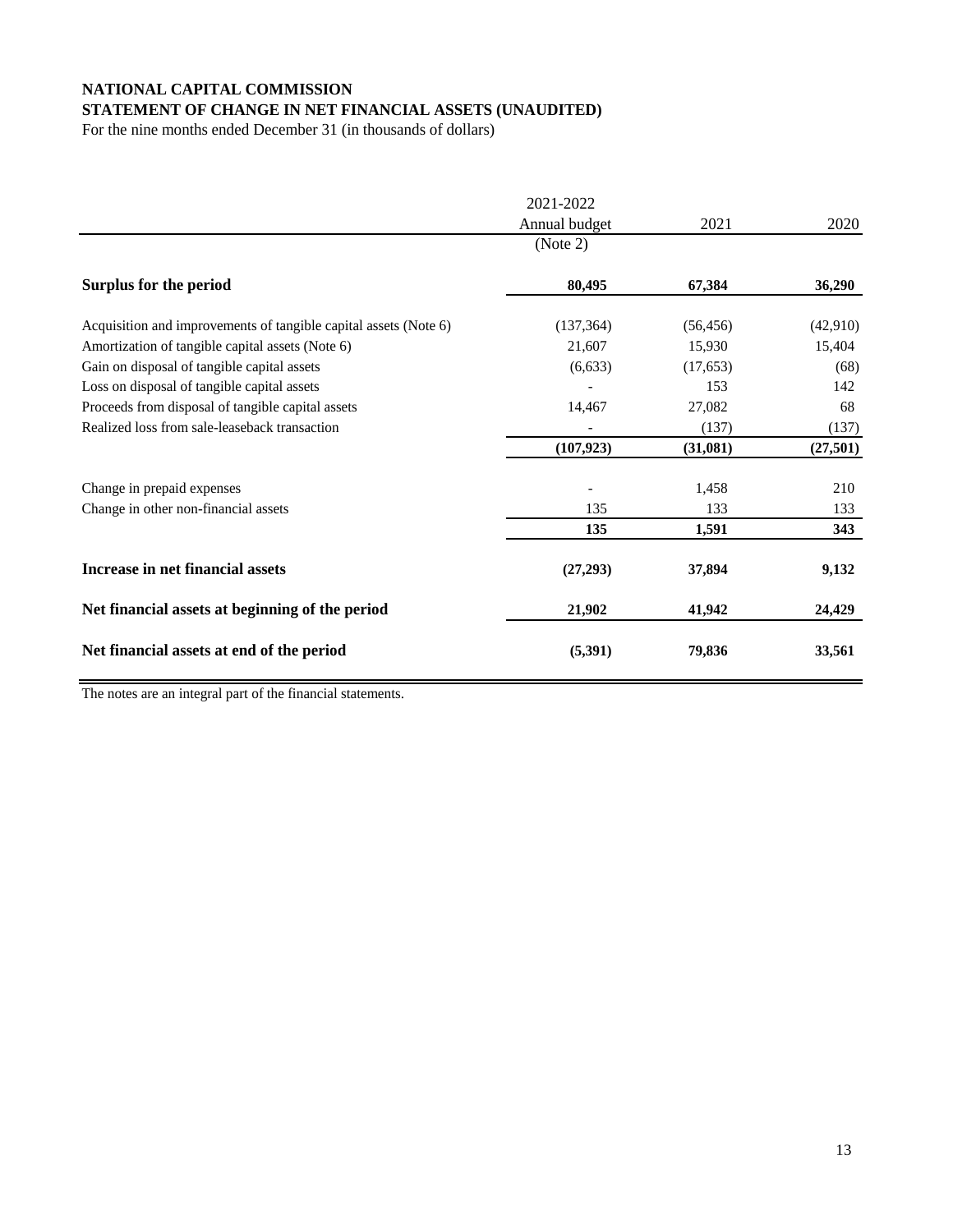#### **NATIONAL CAPITAL COMMISSION STATEMENT OF CASH FLOWS (UNAUDITED)**

For the nine months ended December 31 (in thousands of dollars)

|                                                                  | 2021      | 2020      |
|------------------------------------------------------------------|-----------|-----------|
| <b>OPERATING ACTIVITIES</b>                                      |           |           |
| Cash receipts from parliamentary appropriations                  |           |           |
| for operating expenditures                                       | 59,451    | 55,550    |
| Cash receipts from rental operations and easements               | 20,988    | 16,771    |
| Cash receipts from other operations                              | 9,754     | 21,006    |
| Cash paid to suppliers                                           | (46, 407) | (48, 233) |
| Cash paid to employees                                           | (41, 811) | (34, 748) |
| Interest received                                                | 1,642     | 1,770     |
| Disbursements related to the management and remediation of sites | (172)     | (567)     |
| Cash flows provided by operating activities                      | 3,445     | 11,549    |
| <b>CAPITAL ACTIVITIES</b>                                        |           |           |
| Cash receipts from parliamentary appropriations                  |           |           |
| for tangible capital assets                                      | 63,709    | 52,739    |
| Acquisition and improvements of tangible capital assets          | (48, 376) | (44,708)  |
| Proceeds from disposal of tangible capital assets                | 26,923    | 68        |
| Disbursements for environmental remediation                      | (3,052)   | (907)     |
| Cash flows provided by capital activities                        | 39,204    | 7,192     |
| <b>INVESTING ACTIVITIES</b>                                      |           |           |
| Cash receipts for Chambers Building Fund                         | 1,089     | 156       |
| Disbursements for investments purchased                          | (30,615)  | (1,584)   |
| Cash receipts from investment sold                               | 980       | 809       |
| Cash flows used by investing activities                          | (28, 546) | (619)     |
| Increase in cash and cash equivalents                            | 14,103    | 18,122    |
| Cash and cash equivalents at beginning of the period             | 192,143   | 166,842   |
| Cash and cash equivalents at end of the period                   | 206,246   | 184,964   |
| <b>Represented by:</b>                                           |           |           |
| <b>Cash and cash equivalents</b>                                 | 200,291   | 180,115   |
| <b>Restricted cash and cash equivalents</b>                      | 5,955     | 4,849     |
|                                                                  | 206,246   | 184,964   |

The notes are an integral part of the financial statements.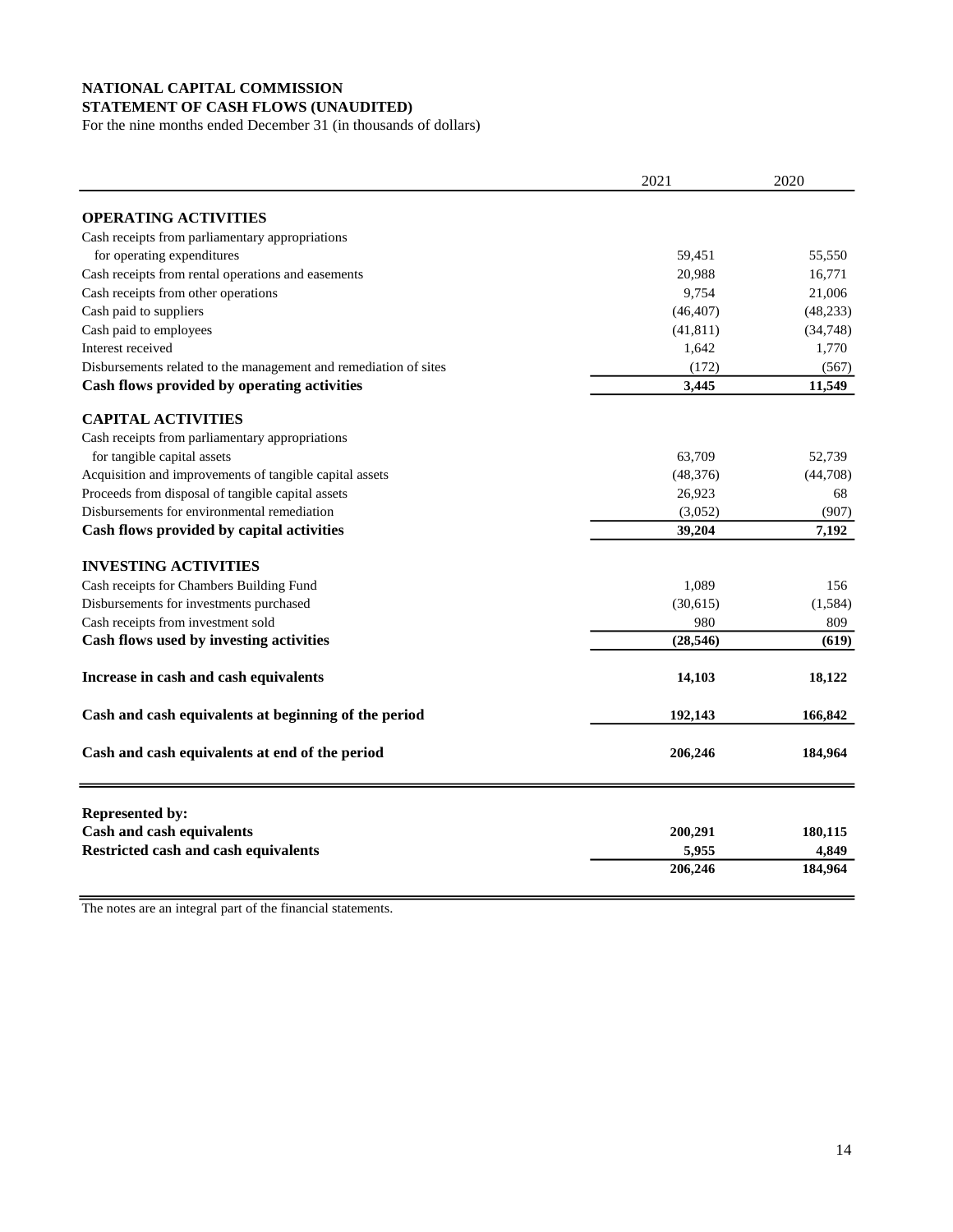## **1. Authority and Objectives**

The National Capital Commission (NCC) was established in 1959 by the *National Capital Act* (1958) as an agent Crown corporation without share capital, named in Part I of Schedule III of the *Financial Administration Act*, and is not subject to the requirements of the *Income Tax Act*. The objects and purposes of the NCC, as stated in the amended *National Capital Act* (2013) are to prepare plans for and assist in the development, conservation and improvement of the National Capital Region in order that the nature and character of the seat of the Government of Canada may be in accordance with its national significance.

The NCC is also responsible for the management and maintenance of the tangible capital assets of the official residences located in the National Capital Region. The corporation created the Canadiana Fund to encourage Canadians to participate in the enhancement of the state areas of the official residences through public donations of furnishings, paintings and works of art, or the funds to purchase them. Pieces are selected to reflect Canada's heritage, artistic traditions and historical associations, or to complement the architectural style of a particular residence.

During 2015, the corporation was issued a directive (P.C. 2015-1106) pursuant to Section 89 of the *Financial Administration Act* to align its travel, hospitality, conference and event expenditure policies, guidelines and practices with Treasury Board policies. The NCC has met the requirements of the directive effective since 2015-2016.

# **2. Significant Accounting Policies**

#### **BASIS OF ACCOUNTING**

These financial statements have been prepared in accordance with the Canadian Public Sector Accounting Standards (PSAS) established by the Public Sector Accounting Board (PSAB).

These quarterly financial statements should be read in conjunction with the annual audited financial statements dated March 31, 2021 which detail the applicable accounting policies.

The same accounting policies and methods of computation are followed in the quarterly financial statements as compared with the most recent annual financial statements.

#### **Measurement Uncertainty**

The preparation of financial statements in accordance with PSAS requires management to make estimates and assumptions that affect the reported values of financial assets, liabilities and non-financial assets at the date of the financial statements, and the reported amounts of revenues and expenses for the reporting period. Estimated useful lives of tangible capital assets, provision for environmental remediation, employee future benefits, write-downs of tangible capital assets and the recognition of contingent liabilities are the most significant items for which estimates are used. Actual results could differ materially from those management's best estimates.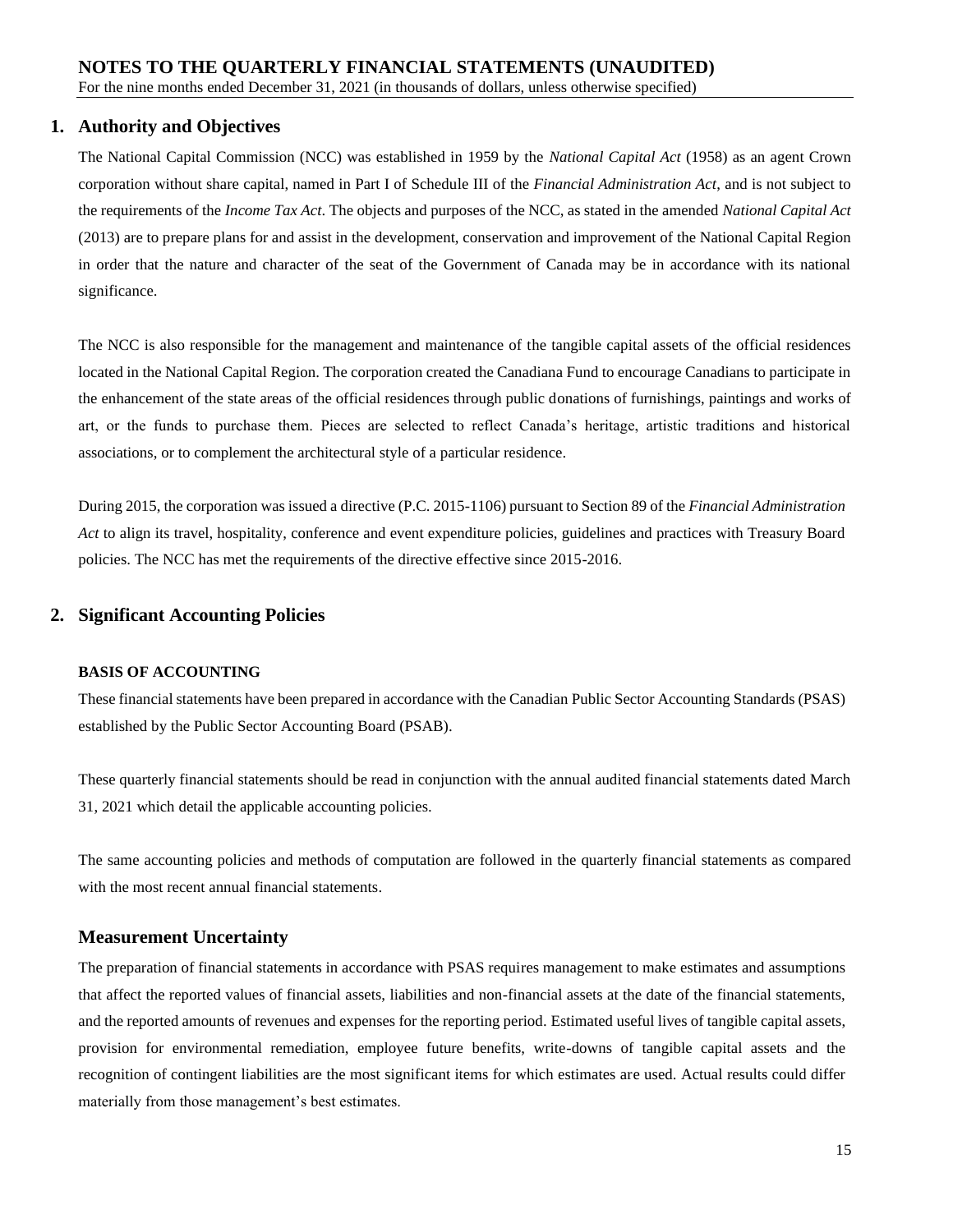For the nine months ended December 31, 2021 (in thousands of dollars, unless otherwise specified)

# **Budget Figures**

The 2021-2022 budget figures, as presented in the *2021-2022 to 2025-2026 Corporate Plan*, are included, as appropriate, in the Statement of Operations and Accumulated surplus and the Statement of Change in Net Financial Assets.

## **3. Cash and Cash Equivalents and Investments**

#### **A. CASH AND CASH EQUIVALENTS**

As at December 31, 2021, cash and cash equivalents include \$200.3 million (\$187.3 million as at March 31, 2021) in cash, invested at a weighted average interest rate of 0.7 percent (0.8 percent as at March 31, 2021).

#### **B. INVESTMENTS**

As at December 31, 2021, the long-term investment portfolio includes bonds of provincial governments and a guaranteed investment certificate, totalling \$39.4 million (\$10.0 million as at March 31, 2021) invested at a weighted average interest rate of 1.3 percent (2.7 percent as at March 31, 2021).

|                                   |               | December 31, 2021 | March 31, 2021 |                      |  |
|-----------------------------------|---------------|-------------------|----------------|----------------------|--|
|                                   | Amortized     | Quoted Market     | Amortized      | <b>Quoted Market</b> |  |
|                                   | Value<br>Cost |                   | Cost           | Value                |  |
|                                   |               |                   |                |                      |  |
| Provincial governments            | 9,370         | 9,600             | 9.968          | 10,265               |  |
| Guaranteed investment certificate | 30,000        | 30,068            |                |                      |  |
|                                   | 39,370        | 39,668            | 9.968          | 10,265               |  |

#### **C. DESIGNATED FUNDS**

As at December 31, 2021, cash and cash equivalents include \$139.0 million (\$109.7 million as at March 31, 2021) in designated funds whose use is internally designated or limited for the sole purpose for which they have been segregated.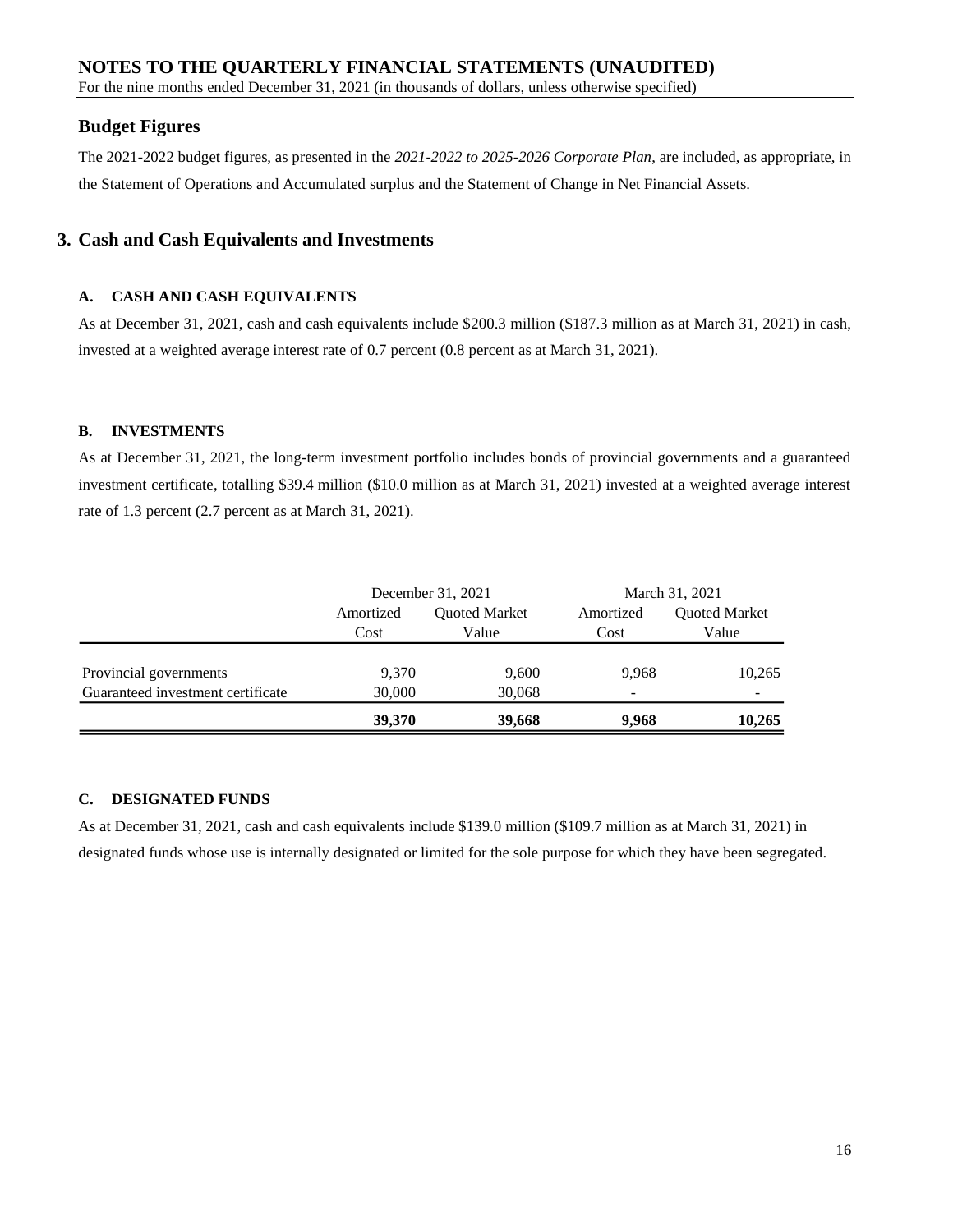## **NOTES TO THE QUARTERLY FINANCIAL STATEMENTS (UNAUDITED)**

For the nine months ended December 31, 2021 (in thousands of dollars, unless otherwise specified)

#### **4. Restricted Cash and Cash Equivalents**

|                                   |                | Amount<br>received | Interest  |                   |
|-----------------------------------|----------------|--------------------|-----------|-------------------|
|                                   | March 31, 2021 | 2021-2022          | 2021-2022 | December 31, 2021 |
| LRT Stage 1 - Security deposit    | 184            |                    |           | 185               |
| LRT Stage 1 - Performance deposit | 1,377          |                    | 7         | 1,384             |
|                                   | 1,561          |                    | 8         | 1,569             |
| <b>Chambers Building Fund</b>     | 3,298          | 1,075              | 13        | 4,386             |
| <b>Total</b>                      | 4,859          | 1,075              | 21        | 5,955             |

#### **A. Light Rail Transit (LRT)**

The City of Ottawa (the City) has undertaken a significant project to convert the existing bus rapid transit system to a light rail transit system. This system continues to affect several NCC properties, which are subject to change until such time as the actual land requirements are finalized.

The above table includes balances for the two LRT projects and interest earned during the period.

The LRT liability, which represents Stage 1 and 2 of the LRT project, totals \$2.2 million (\$2.3 million as at March 31, 2021).

#### **B. Chambers Building Fund**

As set out in the ground lease for 40 Elgin Street (Chambers Building), the tenant must remit an annual amount to the NCC strictly for the purpose to fund future capital improvements for this building. The funding requirement began October 31, 2018 and will continue annually until the end of the lease in 2056. These funds are being administered by the NCC. A related liability is recorded on the Statement of Financial Position under "Other liabilities".

#### **5. Deferred Revenues**

Deferred revenues are composed of the following.

|                                                      | December 31, 2021 | March 31, 2021 |
|------------------------------------------------------|-------------------|----------------|
| Deferred rental revenues                             | 9,609             | 10,000         |
| Deferred easement and license of occupation revenues | 19,985            | 16,937         |
| Other deferred revenues                              | 33,477            | 34.544         |
|                                                      | 63,071            | 61.481         |

The deferred rental revenues are primarily the present value of the minimum future lease payments that the NCC has collected under four different land lease agreements. The present value for the current agreements was determined using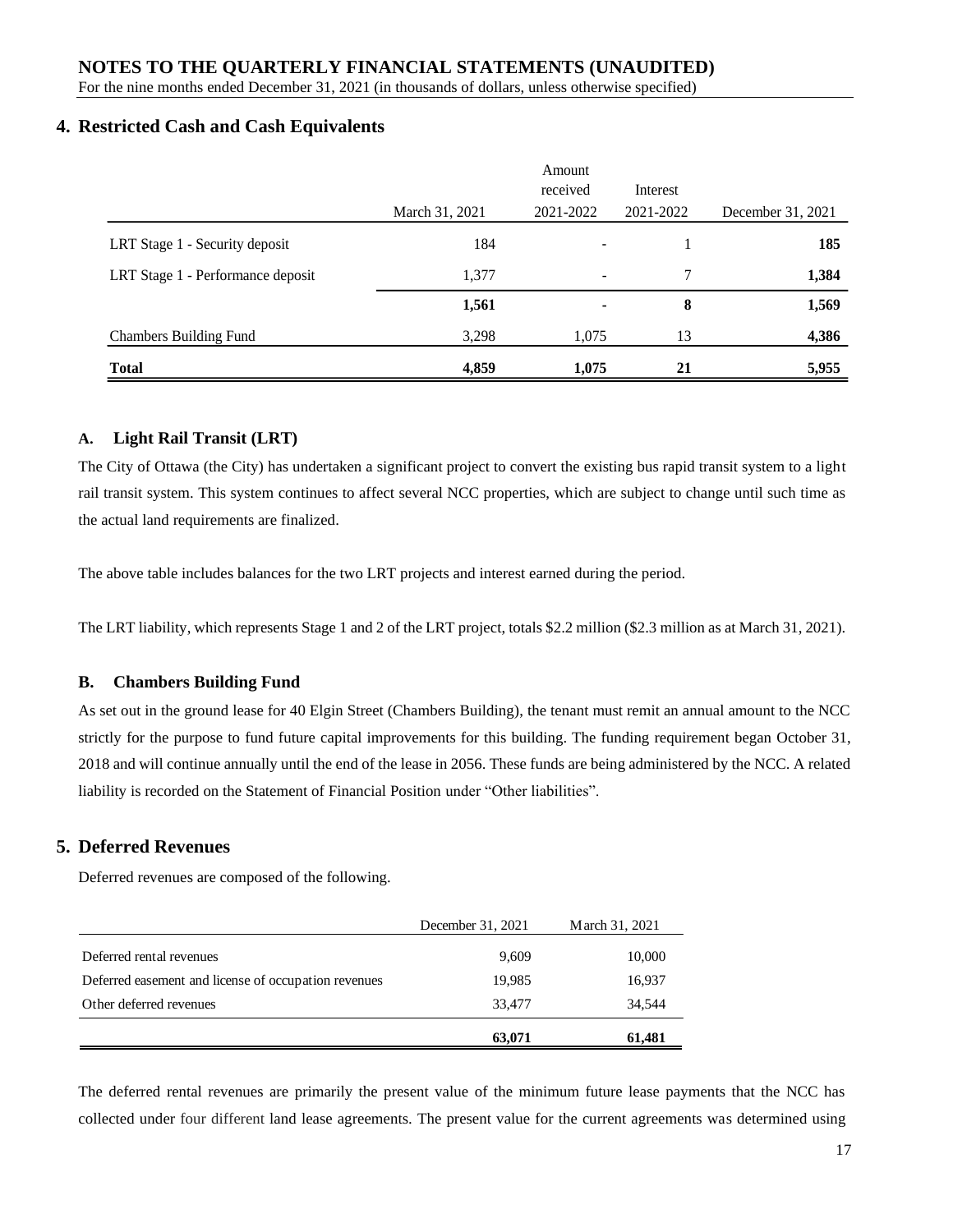# **NOTES TO THE QUARTERLY FINANCIAL STATEMENTS (UNAUDITED)**

For the nine months ended December 31, 2021 (in thousands of dollars, unless otherwise specified)

discount rates of 4.0 percent, 4.27 percent, 6.01 percent and 6.5 percent. These deferred rental revenues will be recognized as income over the term of the lease agreements, which have different termination dates extending to 2075. During the year, \$0.4 million (\$0.3 million as at December 31, 2020) of deferred rental revenue was recognized as income.

Deferred easement and licence of occupation revenues are primarily comprised of \$9.0 million (\$9.0 million as at March 31, 2021) of easement revenue and \$1.7 million (\$2.2 million as at March 31, 2021) of licences of occupation for LRT Phase 1 and 2. Deferred licence of occupation revenues will be recognized as income over a period of approximately 5 years, while easement revenues will be recognized over a period of 99 years.

Other deferred revenues consist mainly of a City of Ottawa contribution of \$22.0 million (\$22.5 million as at March 31, 2021) for the Sir John A. Macdonald Parkway improvement which is recognized as work is performed and is expected to be completed by 2025, a contribution by Veterans Affairs Canada of \$4.3 million (\$4.3 million as at March 31, 2021) for the construction of a commemoration which is expected to be completed by 2025, as well as a contribution by Global Affairs Canada of \$3.7 million (\$3.7 million as at March 31, 2021) for the construction of a commemoration which is expected to be completed by 2022.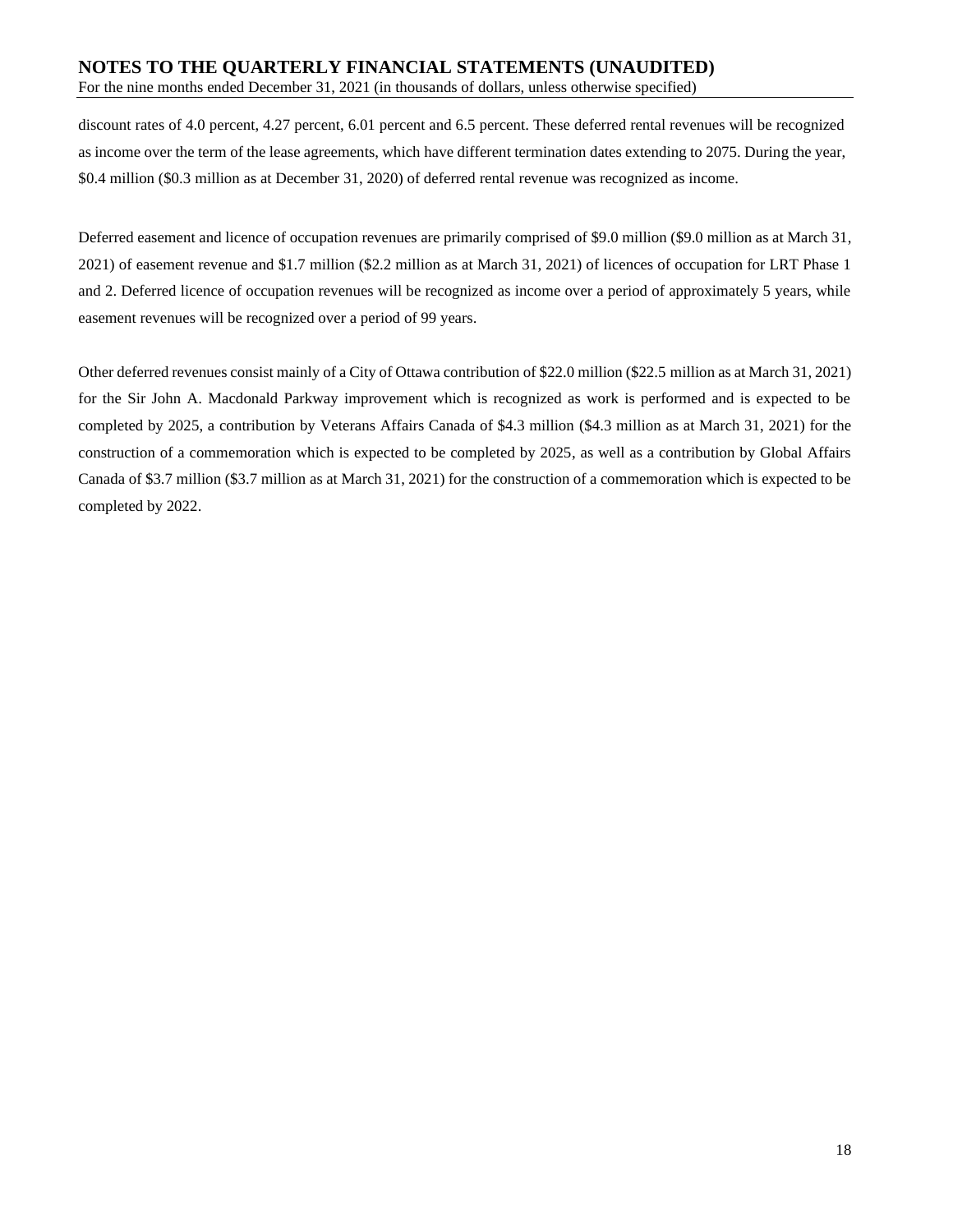### **NOTES TO THE QUARTERLY FINANCIAL STATEMENTS (UNAUDITED)**

For the nine months ended December 31, 2021 (in thousands of dollars, unless otherwise specified)

# **6. Tangible Capital Assets**

|                                           | <b>COST</b>               |              |                            |                          | <b>ACCUMULATED AMORTIZATION</b> |                         | <b>NET BOOK VALUE</b>      |                          |                   |                |
|-------------------------------------------|---------------------------|--------------|----------------------------|--------------------------|---------------------------------|-------------------------|----------------------------|--------------------------|-------------------|----------------|
|                                           | Opening<br><b>Balance</b> | Acquisitions | Disposals /<br>Adjustments | $\frac{1}{2}$<br>Balance | Opening<br><b>Balance</b>       | Amortization<br>expense | Disposals /<br>Adjustments | $\frac{1}{2}$<br>Balance | December 31, 2021 | March 31, 2021 |
| Land <sup>1</sup>                         | 330,719                   | 7,402        | 3,045                      | 335,076                  |                                 |                         |                            |                          | 335,076           | 330,719        |
| Buildings and Infrastructure <sup>2</sup> | 901,535                   | 48,104       | 19,928                     | 929,711                  | 518,637                         | 14,257                  | 13,528                     | 519.366                  | 410,345           | 382,898        |
| Leasehold improvements                    | 15,120                    | 503          | -                          | 15,623                   | 11,608                          | 268                     | $\overline{\phantom{a}}$   | 11,876                   | 3,747             | 3,512          |
| Equipment <sup>2</sup>                    | 22,984                    | 447          | 15                         | 23,416                   | 17,678                          | 1,405                   | 15                         | 19,068                   | 4,348             | 5,306          |
|                                           | 1,270,358                 | 56,456       | 22,988                     | 1,303,826                | 547,923                         | 15,930                  | 13,543                     | 550,310                  | 753,516           | 722,435        |

1. The land cost includes \$0.2 million (\$0.2 million as at March 31, 2021) of unsettled expropriation.

2. The total cost of buildings and infrastructure, and equipment include \$53.8 million (\$35.5 million as at March 31, 2021) of construction in progress. When completed, the cost of these projects will be amortized on the basis of their estimated useful life.